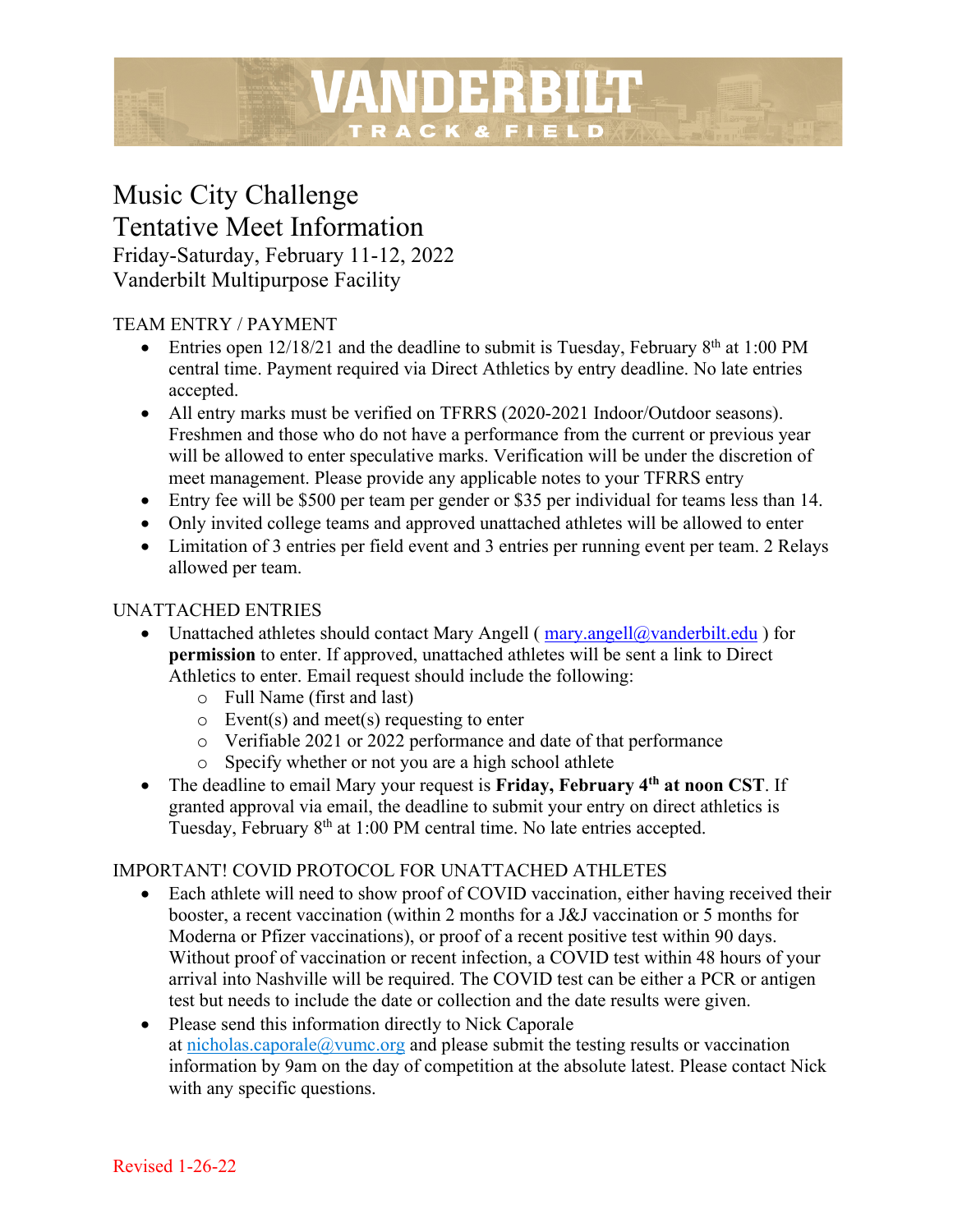# VANDERBILT TRACK & FIELD

# COVID-19 GUIDELINES

- A COVID testing site will be available for symptomatic individuals. Location to be provided in final meet notes
- All coaches, meet officials/workers, staff and non-competing student-athletes are required to wear a mask/neck gaiter. Physical distancing should be employed to the extent possible.
	- o This includes in the team camps, unless actively eating/drinking

### SPORTS MEDICINE

• Please contact our Athletic Trainer, Nick Caporale, nicholas.caporale@vumc.org for more details on Covid-19 protocols and any other athletic training needs

# PARKING / WALKWAY TO FACILITY (see map on final page)

- Teams will drop off at the gate leading into the indoor facility on Children's Way
- Teams will park in lot 75A, which is at the intersection of Children's Way and Natchez Trace
- Entrance to the indoor facility, outdoor facility, and warm up field will be by wristband only.

# PACKET PICK UP

- Packet pickup will be available at the team entrance of the indoor facility at the following times:
	- o Thursday 5-7pm (subject to change)
	- o Friday 1-4pm (subject to change)
	- o Saturday 9am-12pm (subject to change)

# PRACTICE / FACILITY HOURS

- The indoor facility will be available for practice on Thursday evening 5-7pm
- Please contact Precious Birdsong at precious.birdsong@vanderbilt.edu with your practice request.

### TEAM CAMPS (NEW THIS YEAR)

- We will utilize the adjacent recreation center gym for team camps.
- No team camps inside the track area.
- Mask and physical distancing guidelines are to be followed in the team camps.
- All food should remain in the team camp areas and not be transported to the indoor facility
- **No spikes in the recreation center!**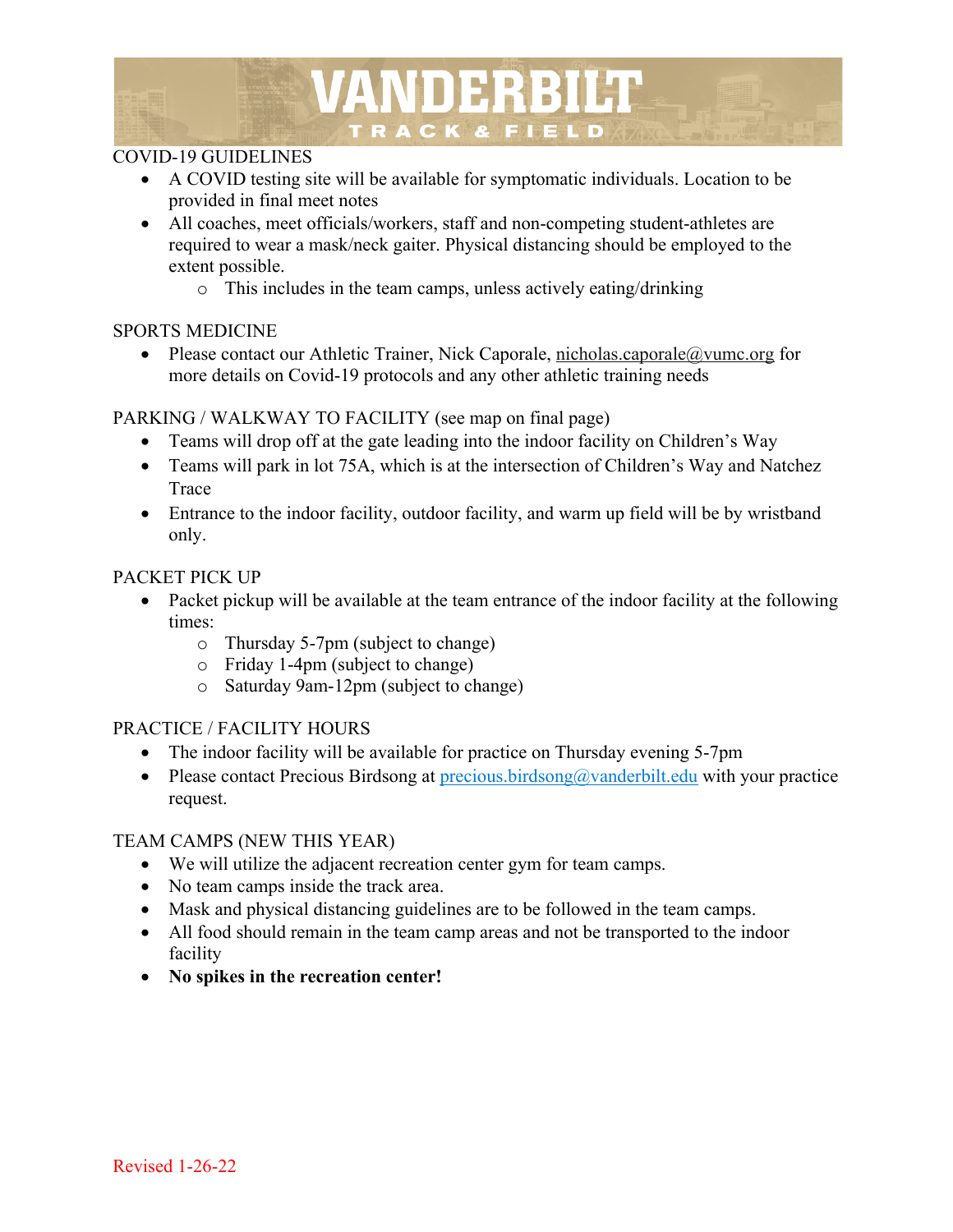

#### WARMUP

- Athletes should warm-up outdoors (outdoor track & field or Field 1) or inside the designated warm-up area on the indoor track infield (will be enclosed by white sport fencing.)
- Hurdles and blocks will be available on the track backstretch for 60m and 60m hurdle warm-ups. No warm-ups on the home stretch.

#### ALLOWABLE SPIKES

• One quarter inch, pyramid spikes are the only spikes allowed. Needle or Christmas tree spikes are not permitted. DO NOT WEAR YOUR SPIKES IN THE REC CENTER/TEAM CAMP AREA

#### IMPLEMENT WEIGH-IN

- Located in the closet in the southeast side of the facility, near the pole vault
- Expect to open 2 hours prior to first throws event start time and closes 30 min. before scheduled start time (implements will be retained and brought to the event venue at this time)
- Exact times to be sent out week of meet

#### CLERKING

- **Running Events:** All athletes are to check in for their event at the clerking table no later than 30 minutes prior to their event, with their spikes in hand. Further, all athletes are to report to the clerk of course at or near the starting line for their respective event no later than 5 minutes prior to the scheduled start time. Adherence to these instructions is important to maintaining the meet schedule.
- Failure to report on time may result in the athlete being scratched from the event. Meet management will do everything possible to enable every athlete to compete.
- Note: It is very helpful for coaches to report known scratches to the clerking table in advance, most especially for the 4x400m Relay.
- **Field Events:** check-in with your specific event venue no later than 30' prior to the scheduled start.

#### PROGRESSIONS

• Will be sent out week of meet following entry deadline

#### **HOSPITALITY**

• Coach's hospitality will be located on the second floor, accessible w/wristband by stairs or elevator off of the north entrance foyer (SEC lobby)

#### DRESSING/SHOWER:

• VERY LIMITED access to recreation center locker rooms. You must supply your own towels. Contact Precious Birdsong at precious.birdsong@vanderbilt.edu with your request to use the locker room